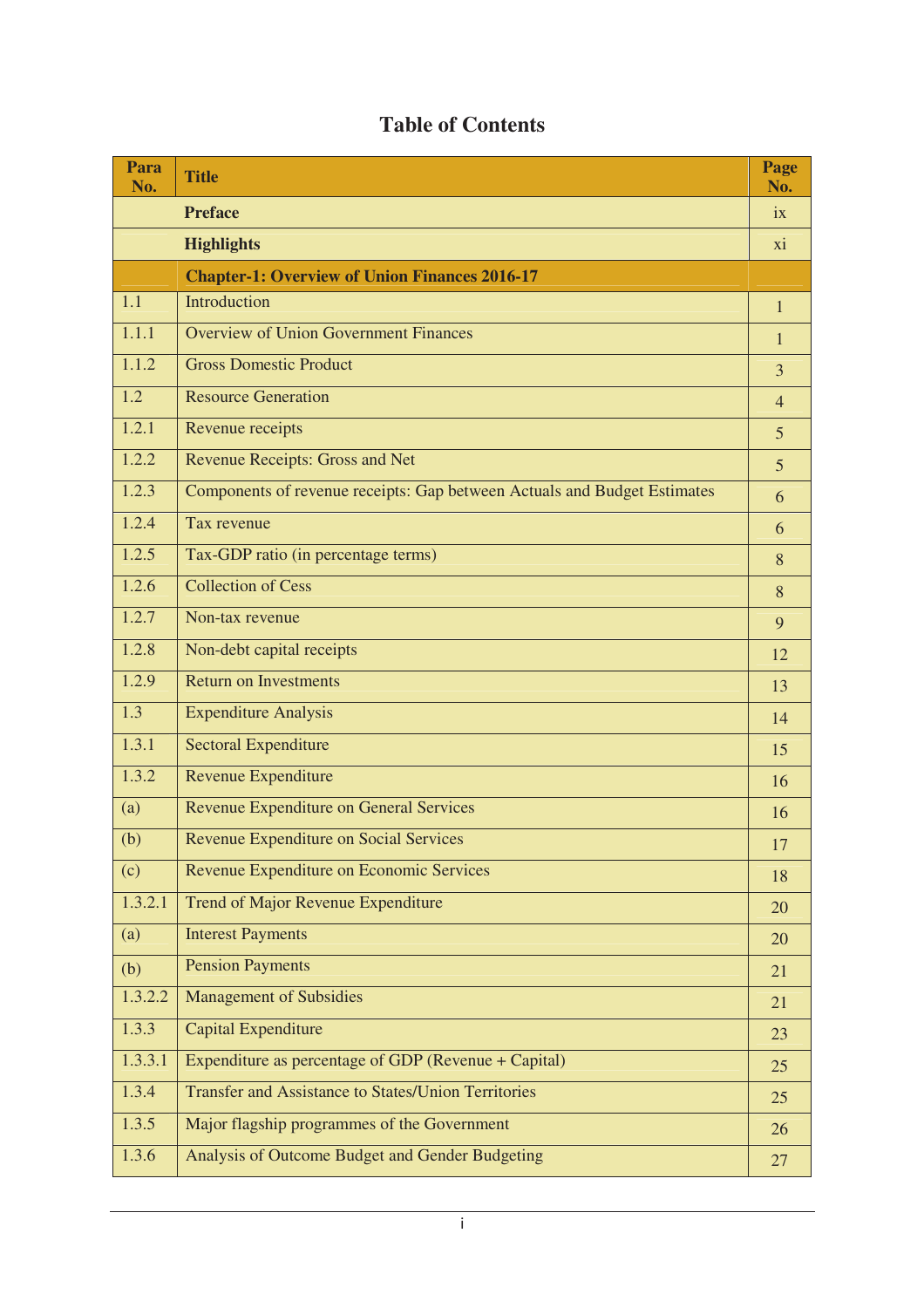| (i)   | <b>Analysis of Select Outcome Budget</b>                                                        | 27 |
|-------|-------------------------------------------------------------------------------------------------|----|
| (ii)  | <b>Gender Budgeting</b>                                                                         | 31 |
| 1.3.7 | Welfare Schemes for Scheduled Caste, Scheduled Tribes, Children and North<br><b>East Region</b> | 32 |
| 1.4   | <b>Deficits</b>                                                                                 | 33 |
| (a)   | <b>Revenue Deficit</b>                                                                          | 33 |
| (b)   | <b>Fiscal Deficit</b>                                                                           | 34 |
| (c)   | <b>Primary Deficit</b>                                                                          | 36 |
| 1.5   | Debt Management                                                                                 | 37 |
| 1.5.1 | <b>Repayment of Public Debt</b>                                                                 | 40 |
| 1.5.2 | Debt Sustainability                                                                             | 40 |
| (a)   | <b>Liability-GDP Ratio</b>                                                                      | 40 |
| (b)   | <b>Debt-GDP Ratio</b>                                                                           | 41 |
| (c)   | Ratio of Interest Payments to Revenue Receipts                                                  | 42 |
| (d)   | <b>Average Interest Cost</b>                                                                    | 42 |
| (e)   | <b>Maturity Profile of Market Loans</b>                                                         | 43 |
| 1.5.3 | Unutilised committed external assistance                                                        | 43 |
| 1.5.4 | Performance vis-a-vis recommendations of the 14 <sup>th</sup> Finance Commission                | 44 |
| 1.6   | Growth in Guarantees of the Union Government                                                    | 45 |
| 1.7   | Conclusion                                                                                      | 47 |
|       | <b>Chapter-2: Comments on Finance Accounts</b>                                                  |    |
| 2.1   | Introduction                                                                                    | 48 |
| 2.2   | Issues of transparency                                                                          | 48 |
| 2.2.1 | <b>Opaqueness in Government Account</b>                                                         | 48 |
| (a)   | Opaqueness in Minor Head 800-Other Expenditure                                                  | 48 |
| (b)   | Opaqueness in Minor Head 800-Other Receipts                                                     | 49 |
| 2.2.2 | Public Fund lying outside Government Account                                                    | 49 |
| (a)   | Funds of Regulatory bodies lying outside Government Account                                     | 49 |
| (b)   | Retention of TRAI General Fund outside Government account                                       | 51 |
| 2.3   | Observations with regard to Public Account                                                      | 51 |
| 2.3.1 | Under-utilisation of cess collected under Research & Development Cess Fund                      | 51 |
| 2.3.2 | Rashtriya Swachhata Kosh                                                                        | 52 |
| 2.3.3 | <b>Secondary and Higher Education Cess</b>                                                      | 53 |
| 2.3.4 | <b>National Clean Energy Fund</b>                                                               | 53 |
| 2.3.5 | Short transfer of cess to Central Road Fund (CRF)                                               | 54 |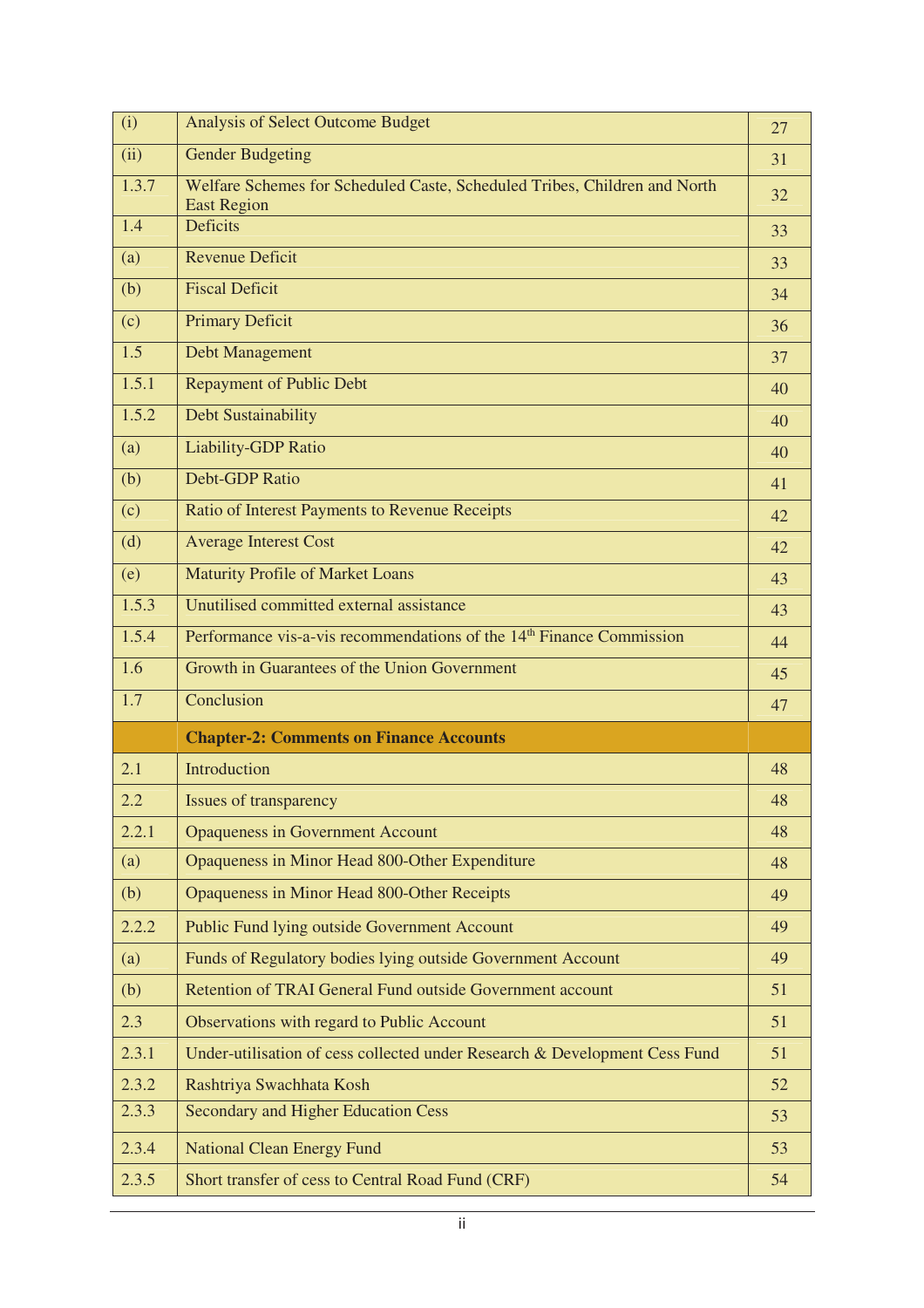| 2.3.6   | Short transfer of cess to other earmarked funds in Public Account                                     | 54 |
|---------|-------------------------------------------------------------------------------------------------------|----|
| 2.3.7   | Discrepancies in amounts disbursed from Reserve Fund                                                  | 55 |
| 2.3.8   | Continued adverse closing balance in Beedi Workers Welfare Fund                                       | 56 |
| 2.3.9   | Very old balances under '6001.106-Compensation and other Bonds'                                       | 57 |
| 2.4     | Data Integrity and Reconciliation Issues                                                              | 57 |
| 2.4.1   | Transfer of $\bar{\tau}$ 6,927 crore to CFI without Cabinet Approval                                  | 57 |
| (a)     | Transfer of $\bar{\xi}$ 5,000 crore relating to the Security Redemption Fund to CFI                   | 58 |
| (b)     | Transfer of $\bar{\tau}$ 1,927 crore relating to National Security Fund to CFI                        | 59 |
| 2.4.2   | Improper accounting procedure for writing back from Reserve Funds                                     | 59 |
| 2.4.3   | <b>Dormant Reserve Funds and Deposits</b>                                                             | 60 |
| 2.4.4   | Other discrepancies                                                                                   | 61 |
| 2.4.4.1 | Discrepancies in Guarantee Fees                                                                       | 61 |
| (a)     | Mismatch in depiction in Guarantee Fees                                                               | 61 |
| (b)     | <b>Short receipt of Guarantee Fees</b>                                                                | 61 |
| 2.4.4.2 | Deficiencies in Statement No. 11 of Union Government Finance Accounts                                 | 62 |
| (a)     | Variation in depiction of Investment in Finance Accounts and Annexure-C in<br>Appropriation Accounts. | 64 |
| (b)     | Understatement of Investment of ₹1,182.39 crore                                                       | 65 |
| (c)     | Incomplete information of investment                                                                  | 65 |
| (d)     | Shortfall in payment of dividends in respect of Statutory Companies                                   | 65 |
| 2.4.4.3 | <b>Interest Payment in arrear</b>                                                                     | 66 |
| 2.4.4.4 | Inconsistencies/discrepancies in Statement No. 15 of Union Government<br><b>Finance Accounts</b>      | 67 |
| (a)     | Discrepancies in accounting of Loans and Advances                                                     | 67 |
| (b)     | <b>Loans and Advances to Government Servants</b>                                                      | 67 |
| (c)     | Interest credited against the adverse balances of the Loans and Advances                              | 68 |
| (d)     | Repayment against adverse balances of Loans and Advances                                              | 68 |
| (e)     | Difference in opening balance of Loans and Advances                                                   | 69 |
| (f)     | Interest not reflected in respect of arrears of loans                                                 | 69 |
| (g)     | Loans and advances in arrears for more than 20 years.                                                 | 70 |
| 2.4.5   | <b>Understatement of the Customs Receipts</b>                                                         | 70 |
| 2.5     | Important factors affecting accuracy of accounts                                                      | 71 |
| 2.5.1   | Outstanding balances under major Suspense Accounts                                                    | 71 |
| 2.5.2   | Large number of adverse balances under Debt, Deposit and Remittance (DDR)<br>Heads                    | 77 |
| 2.5.3   | Outstanding balances under the head 'Cheques and Bills'                                               | 78 |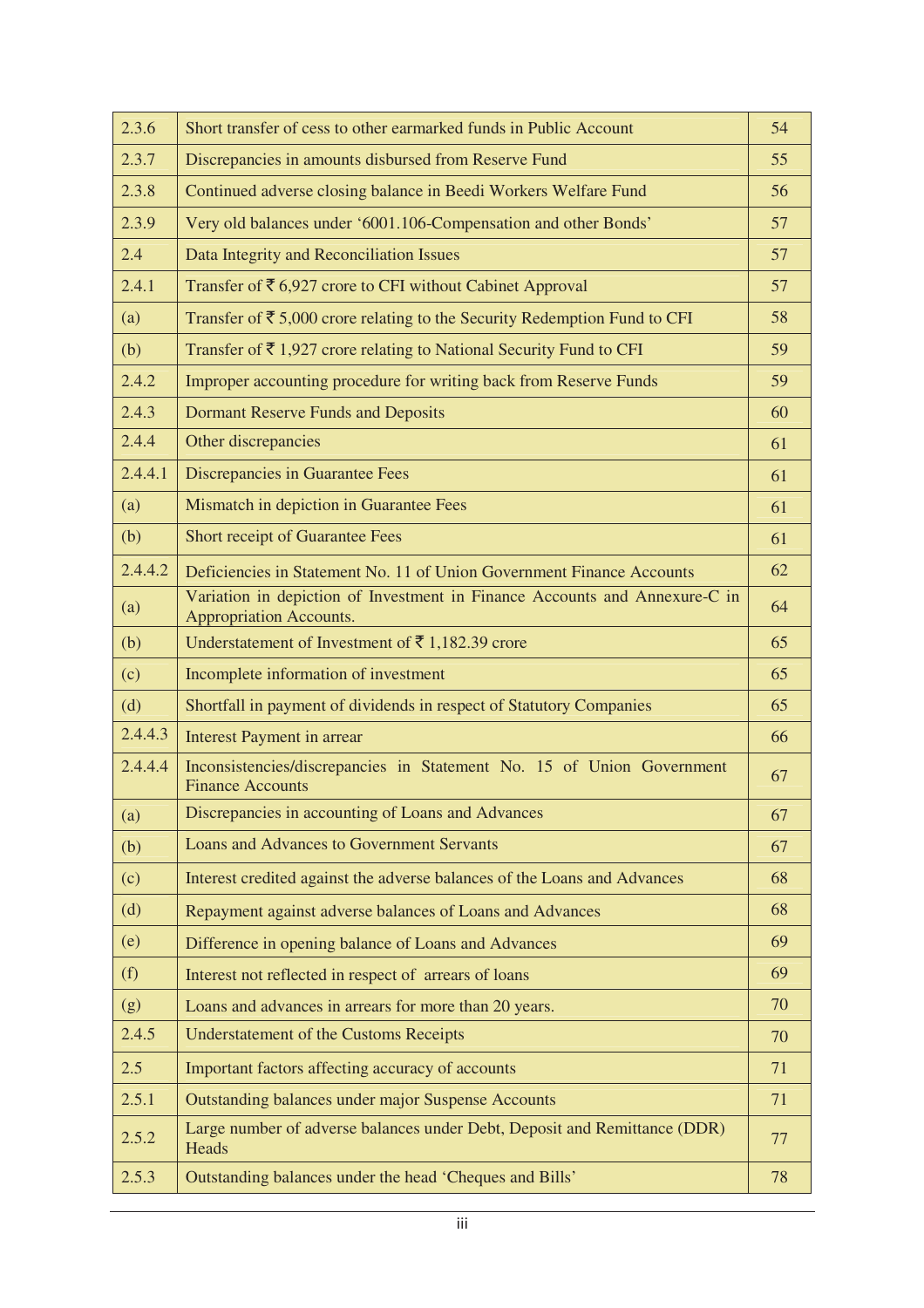| 2.5.4 | Review of balances not carried out by Principal Accounts Offices                                                          | 79  |
|-------|---------------------------------------------------------------------------------------------------------------------------|-----|
| 2.6   | Departmentally managed Government Undertakings- Position of Proforma<br><b>Accounts</b>                                   | 80  |
| 2.7   | Losses and irrecoverable dues written off/waived                                                                          | 80  |
| 2.8   | Conclusion                                                                                                                | 81  |
|       | <b>Chapter-3: Appropriation Accounts: 2016-17</b>                                                                         |     |
| 3.1   | Introduction                                                                                                              | 82  |
| 3.2   | Summary of total provisions, actual disbursements and savings during 2016-17                                              | 83  |
| 3.3   | Charged and voted disbursements                                                                                           | 84  |
| 3.4   | Grants/Appropriations with excess disbursements                                                                           | 86  |
| 3.5   | Persistent excess in Grants                                                                                               | 88  |
| 3.6   | Minor/Sub head-wise excess expenditure                                                                                    | 88  |
| 3.7   | Savings of $\bar{\tau}$ 100 crore or more in Grants/Appropriations                                                        | 89  |
| 3.8   | Surrender of savings (Overall)                                                                                            | 90  |
| 3.9   | Surrender of savings on the last day of the financial year (Grant-wise)                                                   | 91  |
| 3.10  | Large supplementary Grants due to unrealistic budgetary projections (exceeding<br>40 per cent of original provision)      | 91  |
| 3.11  | Unnecessary cash supplementary provision (Grant-wise)                                                                     | 93  |
| 3.12  | Injudicious re-appropriation to minor/sub-heads (exceeding $\bar{\tau}$ 5 crore)                                          | 95  |
| 3.13  | Injudicious re-appropriation from minor/sub-heads (exceeding<br>₹ 5 crore)                                                | 95  |
| 3.14  | Unnecessary supplementary provision obtained under sub-heads                                                              | 95  |
| 3.15  | Savings of entire provision (Sub-head wise)                                                                               | 95  |
| 3.16  | Savings of $\bar{\xi}$ 100 crore or more under a sub-head                                                                 | 97  |
| 3.17  | Persistent savings (Sub-head wise)                                                                                        | 99  |
| 3.18  | Rush of expenditure during March and last quarter of the financial year                                                   | 99  |
| 3.19  | Persistent savings (Minor-head wise) in Defence Services Grants                                                           | 102 |
| 3.20  | Surrender of savings in Defence Services Grants                                                                           | 103 |
| 3.21  | Conclusion                                                                                                                | 103 |
|       | <b>Chapter-4: Appropriation Accounts: Comments on Accounts</b>                                                            |     |
| 4.1   | Introduction                                                                                                              | 104 |
| 4.2   | Breach of Article 114(3) of the Constitution of India-Expenditure incurred on<br>interest on refunds of taxes by the CBDT | 104 |
| 4.3   | Failure to obtain legislative approval for augmenting provisions                                                          | 105 |
| 4.3.1 | Augmentation of provision to object head '31-Grants-in-aid-General'                                                       | 105 |
| 4.3.2 | Augmentation of provision to object head '35-Grants for Creation of Capital<br>Assets'                                    | 107 |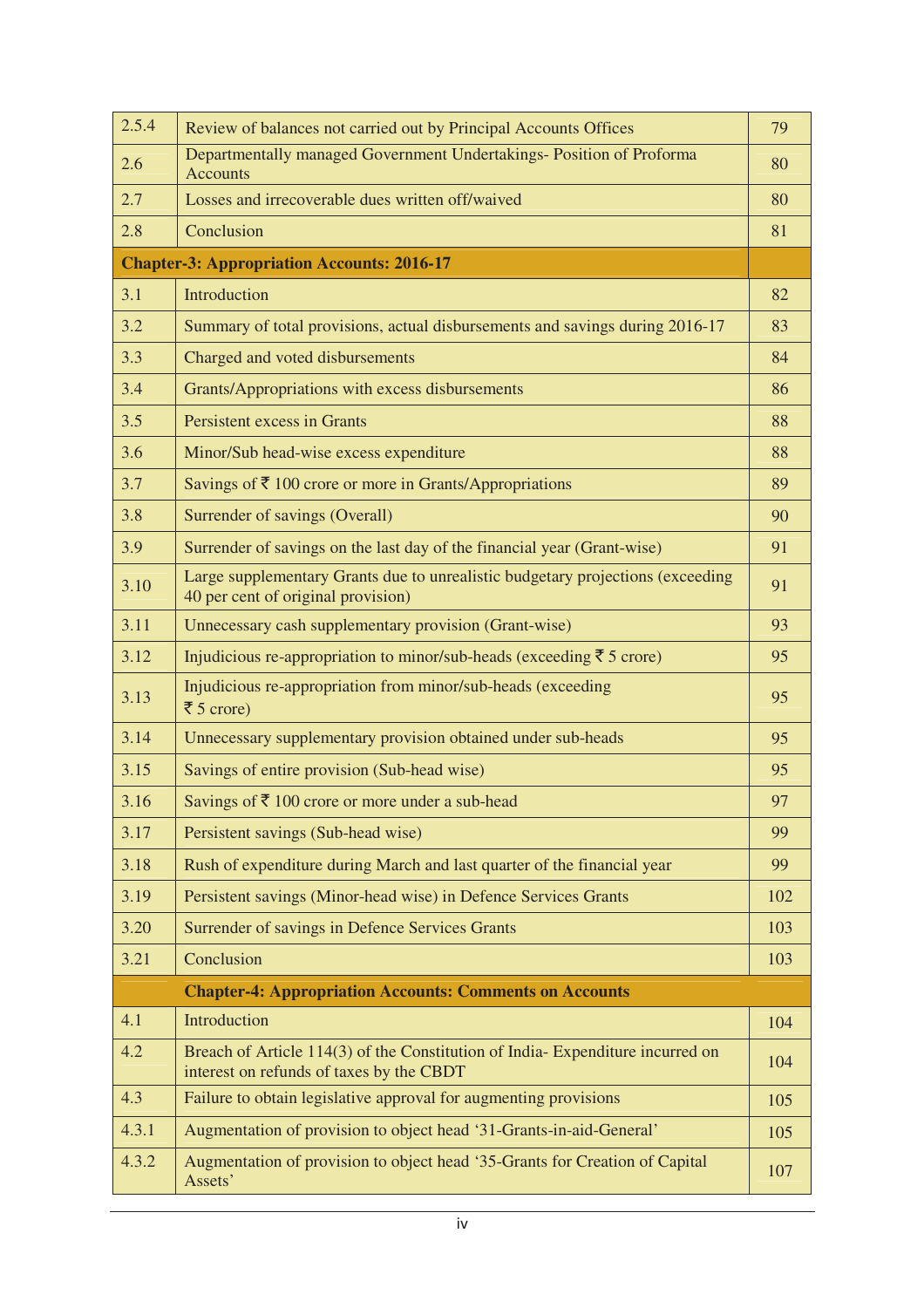| 4.3.3 | Augmentation of provision to object head '36-Grants-in-aid-Salaries'                                                        | 109 |
|-------|-----------------------------------------------------------------------------------------------------------------------------|-----|
| 4.3.4 | Augmentation of provision to object head '33-Subsidies'                                                                     | 109 |
| 4.3.5 | Augmentation of provision to object head '53-Major Works'                                                                   | 111 |
| 4.4   | Incorrect classification of expenditure under Revenue account instead of Capital<br>account and vice-versa                  | 112 |
| 4.4.1 | Misclassification of capital expenditure as revenue expenditure                                                             | 112 |
| 4.4.2 | Misclassification of revenue expenditure as capital expenditure                                                             | 113 |
| 4.4.3 | Other cases of Misclassification                                                                                            | 115 |
| 4.5   | Other cases of misclassification                                                                                            | 120 |
| 4.5.1 | Non-operation of object head 'Grants-in-aid-Salaries'                                                                       | 120 |
| 4.5.2 | Misclassification within object heads under the same section of the grant                                                   | 121 |
| 4.5.3 | Booking of 'Special Central Assistance' under incorrect minor head of account                                               | 131 |
| 4.6   | Unauthorised augmentation through obtaining lump sum supplementary provision                                                | 132 |
| 4.7   | Non-operation of detailed head '99-Information Technology' for booking of<br>expenditure incurred on Information Technology | 136 |
| 4.8   | Mis-utilisation of Water Cess                                                                                               | 137 |
| 4.9   | Misclassification of expenditure due to non-operation of relevant sub-head                                                  | 138 |
| 4.10  | Misclassification of Salary Expenditure                                                                                     | 140 |
| 4.11  | Understatement of expenditure on Defence Pension                                                                            | 140 |
| 4.12  | Misclassification of expenditure under Minor heads                                                                          | 140 |
|       | <b>Defence Grants</b>                                                                                                       |     |
| 4.13  | Unauthorised transfer of fund from Capital Grant to Revenue Grant                                                           | 141 |
| 4.14  | Examination of selected vouchers of Ministry of Drinking Water and Sanitation<br>for the year $2016-17$                     | 142 |
| 4.15  | Conclusion                                                                                                                  | 143 |
|       | <b>Chapter 5: Review of Selected Grants</b>                                                                                 |     |
| 5.1   | <b>Grant No. 15: Ministry of Electronics and Information Technology</b>                                                     | 144 |
| 5.1.1 | Introduction                                                                                                                | 144 |
| 5.1.2 | Budget, Expenditure and Savings                                                                                             | 144 |
| 5.1.3 | Savings not surrendered and allowed to lapse                                                                                | 145 |
| 5.1.4 | Large supplementary Grants due to unrealistic budgetary projections                                                         | 146 |
| 5.1.5 | Non-utilisation of entire provision under sub heads                                                                         | 147 |
| 5.1.6 | Injudicious re-appropriation of funds to sub-head                                                                           | 148 |
| 5.1.7 | Persistent Savings under sub-heads                                                                                          | 148 |
| 5.1.8 | <b>Utilisation of funds</b>                                                                                                 | 150 |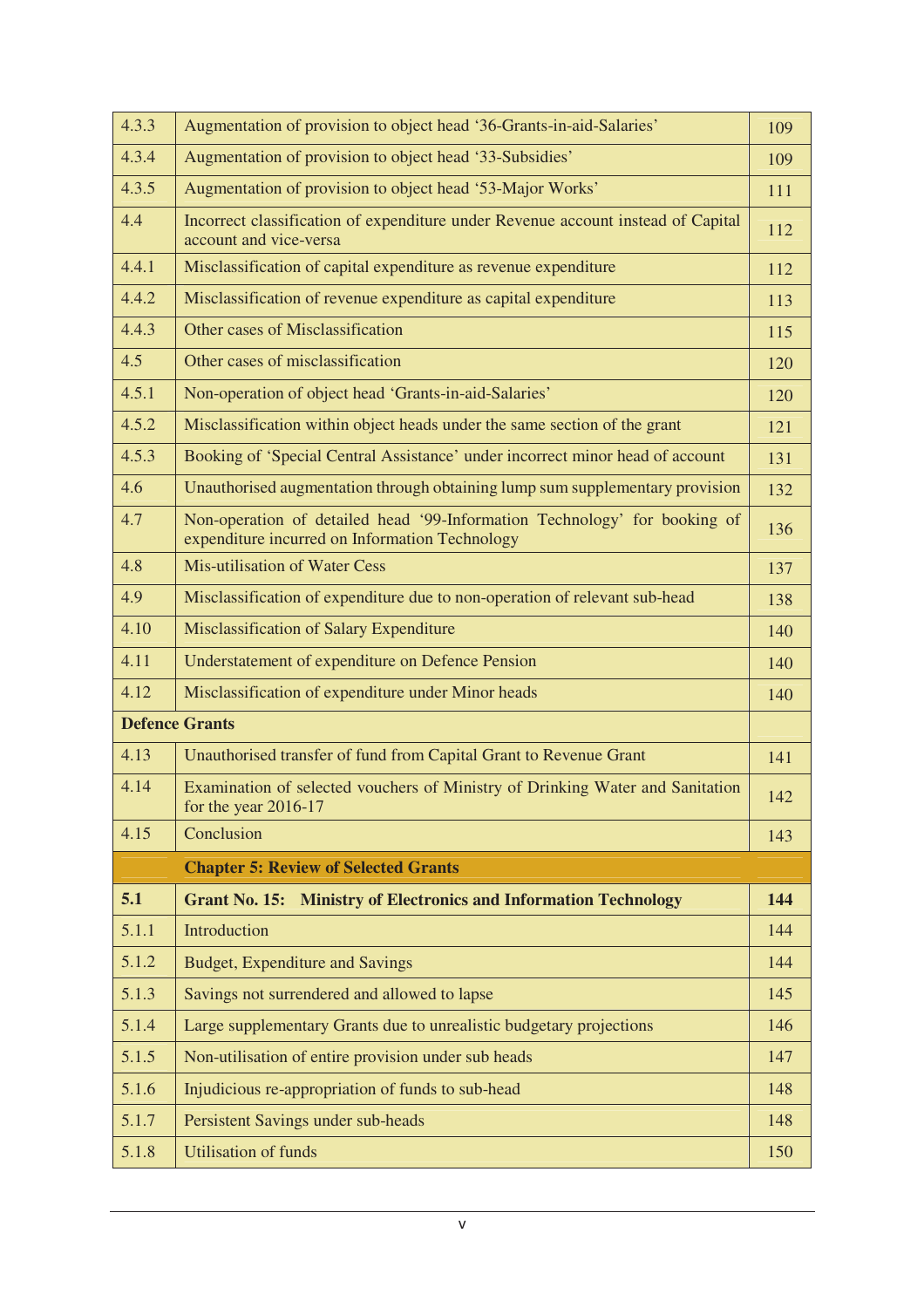| 5.1.9            | <b>Cash management System</b>                                                                                   | 152 |
|------------------|-----------------------------------------------------------------------------------------------------------------|-----|
| 5.1.10           | Budget provision for vacant posts                                                                               | 153 |
| 5.2              | <b>Grant No.25: Ministry of Drinking Water and Sanitation</b>                                                   | 153 |
| 5.2.1            | Introduction                                                                                                    | 153 |
| 5.2.2            | <b>Budget, Expenditure and Savings</b>                                                                          | 154 |
| 5.2.3            | Large Supplementary Grants due to unrealistic budgetary projections                                             | 154 |
| 5.2.4            | Un-necessary supplementary provisions obtained under sub-heads                                                  | 155 |
| 5.2.5            | Savings of entire provision                                                                                     | 156 |
| 5.2.6            | Saving of more than $\bar{\tau}$ 10 crore (sub-head level)                                                      | 156 |
| 5.2.7            | Surrender of savings                                                                                            | 157 |
| 5.3              | <b>Grant No. 61: Ministry of New and Renewable Energy</b>                                                       | 158 |
| 5.3.1            | Introduction                                                                                                    | 158 |
| 5.3.2            | Budget, expenditure and savings                                                                                 | 158 |
| 5.3.3            | Surrender of unspent provision at the fag end of the financial year                                             | 158 |
| 5.3.4            | Savings of ₹ 100 crore or more                                                                                  | 159 |
| 5.3.5            | Large supplementary grants due to unrealistic budgetary projections                                             | 159 |
| 5.3.6            | Savings of more than $\bar{\tau}$ one crore (Sub-head level)                                                    | 160 |
| 5.3.7            | Rush of issuing orders of Re-appropriation at the fag end of the financial years                                | 161 |
| 5.3.8            | <b>Outstanding Utilisation certificates (UCs)</b>                                                               | 162 |
| 5.4              | <b>Grant No. 95: Ministry of Urban Development</b>                                                              | 163 |
| 5.4.1            | Introduction                                                                                                    | 163 |
| 5.4.2            | <b>Budget, Expenditure and Savings</b>                                                                          | 163 |
| 5.4.3            | <b>Unnecessary Supplementary Grant</b>                                                                          | 163 |
| 5.4.4            | Delay in Surrender of Unspent Provision                                                                         | 164 |
| 5.4.5            | <b>Unrealistic Budgeting</b>                                                                                    | 164 |
| 5.4.6            | Non-reconciliation of expenditure depicted in classified abstract and Control<br>Register/Grant-in-aid-register | 165 |
| 5.4.7            | <b>Outstanding Utilisation Certificates (UCs)</b>                                                               | 166 |
| 5.5              | Conclusion                                                                                                      | 167 |
| <b>Annexures</b> |                                                                                                                 |     |
| Annexure 1.1     |                                                                                                                 | 169 |
| Annexure 2.1     |                                                                                                                 | 170 |
| Annexure 2.2     |                                                                                                                 | 171 |
| Annexure 2.3     |                                                                                                                 | 172 |
| Annexure 2.4     |                                                                                                                 | 173 |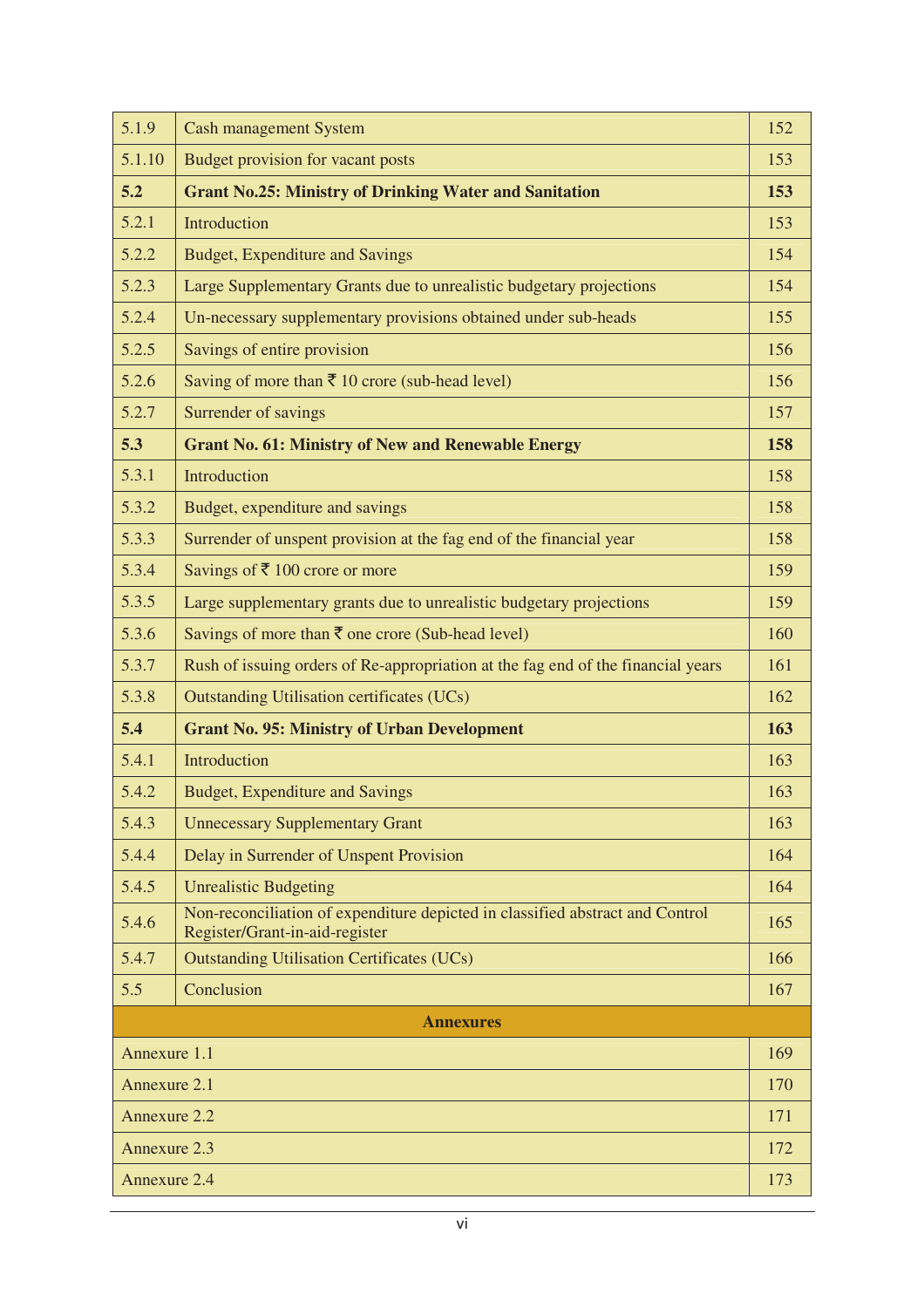| Annexure 2.5    | 175 |
|-----------------|-----|
| Annexure 2.6    | 176 |
| Annexure 2.7    | 177 |
| Annexure 2.8    | 179 |
| Annexure 2.9    | 180 |
| Annexure 2.10   | 183 |
| Annexure 2.11   | 186 |
| Annexure 3.1    | 187 |
| Annexure 3.2    | 189 |
| Annexure 3.3    | 190 |
| Annexure 3.4    | 191 |
| Annexure 3.5    | 194 |
| Annexure 3.6    | 197 |
| Annexure 3.7    | 201 |
| Annexure 3.8    | 202 |
| Annexure 3.9    | 205 |
| Annexure 3.10   | 206 |
| Annexure 3.11   | 207 |
| Annexure 3.12   | 211 |
| Annexure 3.13   | 213 |
| Annexure 3.14   | 225 |
| Annexure 4.1    | 227 |
| Annexure 4.2    | 230 |
| Annexure 5.1    | 246 |
| <b>Glossary</b> | 249 |